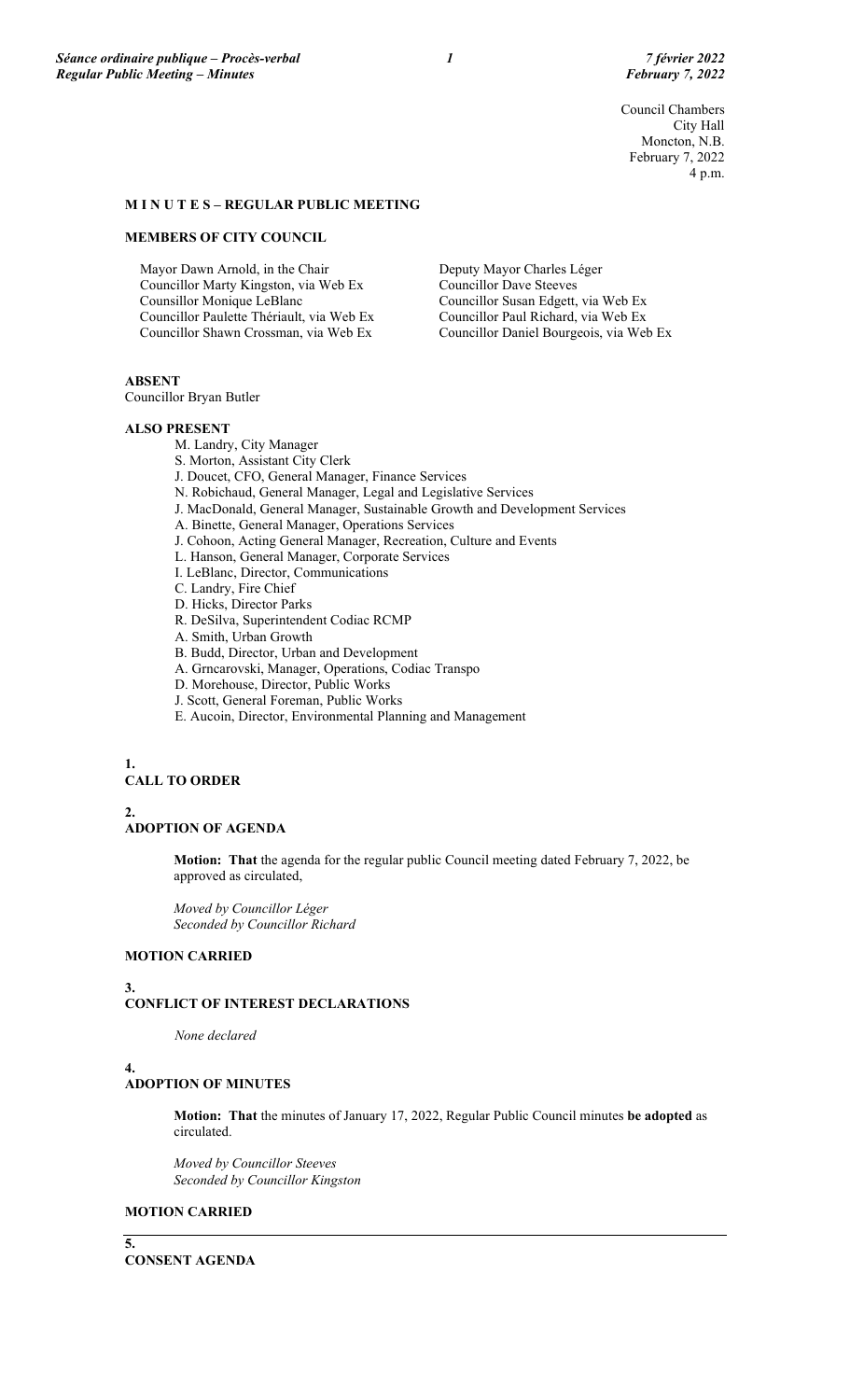**Motion: That** the following recommendations on the Consent Agenda be adopted:

*Moved by Councillor Edgett Seconded by Councillor Kingston*

5.1 **Encroachment** for Illuminated Pylon Sign – 280 Price Street

**Motion: That** Moncton City Council authorize the City of Moncton to enter into an Encroachment Agreement with Manac Inc., the registered owner of the Property located at 280 Price Street and bearing Service New Brunswick parcel identification number (PID) 70659578, to allow, subject to terms and conditions outlined in the Encroachment Agreement, the installation and encroachment of an illuminated pylon sign upon the Local Government Service Easements of the City, and that the Mayor and City Clerk be authorized to sign the Encroachment Agreement and affix the Corporate Seal of the City of Moncton thereto.

5.2 **Encroachment** for Permanent Sign – 45 Greenock Street

**Motion: That** Moncton City Council authorizes the City of Moncton to enter into an Encroachment Agreement with CPM Carnahan Property Management Ltd., the registered owner of the Property located at 45 Greenock Street and bearing Service New Brunswick parcel identification number (PID) 70491352, to allow, subject to terms and conditions outlined in the Encroachment Agreement, the installation and encroachment of the proposed permanent aluminum sign panel to be installed on City property, and that the Mayor and City Clerk be authorized to execute the Encroachment Agreement and affix the Corporate Seal of the City of Moncton thereto.

## **MOTION CARRIED**

**6.** 

# **PUBLIC AND ADMINISTRATION PRESENTATIONS**

## **6.1 PUBLIC PRESENTATIONS**

6.1.1 **Presentation** – Police Station – Hafsah Mohammad

Hafsah Mohammad read into the record a peer reviewed article regarding the harmful impact of policing on public health and human rights. Given the length of the article, she was unable to read it in its entirety but agreed to send it to City Council and Administration. She believed a vote in favor of the police building would be a vote to expand policing which is against scholarly evidence as well as a vote in favor of harming public health and regressing human rights. The article is entitled "*Policing is a Threat to Public Health and Human Rights*". The research is available through BMJ Global Health. She noted that people of other races are unfairly targeted. She added that the article is not her opinion but that of peered experts.

Councillor LeBlanc entered the meeting at 4:08 p.m.

The Mayor thanked Ms. Mohammad for her presentation.

## **6.1.2 Other Presentations**

City Council received a verbal presentation from Ryan Hillier regarding public safety specifically as it related to the recent demonstrations in Ottawa against the Covid-19 mandate. He expressed the need for proper law enforcement and policing to prevent further occurrences of such events.

# **6.2 ADMINISTRATION PRESENTATIONS**

6.2.1 **Update** – **RCMP** –Superintendent Ron DeSilva, Officer in Charge (OIC) of the Codiac Regional RCMP

City Council received a verbal presentation from Ron DeSilva, which is summarized as follows

- Worked with Provincial Crime Reduction Unit to arrest individuals making illicit drugs in the area including crystal meth and fentanyl was found - 3 search warrants issued
- Arrested individual responsible for 15 break ins
- Commanding Officer in J Division commences tomorrow –will be introduced to City Council
- Mailbox thefts –investigated by Crime Investigation Unit Media release issued yesterday regarding mailbox thefts encouraging public to check mailboxes daily and report thefts.
- Theft of motor vehicles has increased in vehicles running that are left unattended.
- Tactical traffic and enforcement will return to the region
- Crime status decrease in crimes against persons in January as well as property crime
- While successful with large seizures, the problem continues as the offender is released in 18 months or replaced with another trafficker. Nevertheless, the police continue in the plight to crime.
- The RCMP works with schools in the community with six or seven individuals from the RCMP.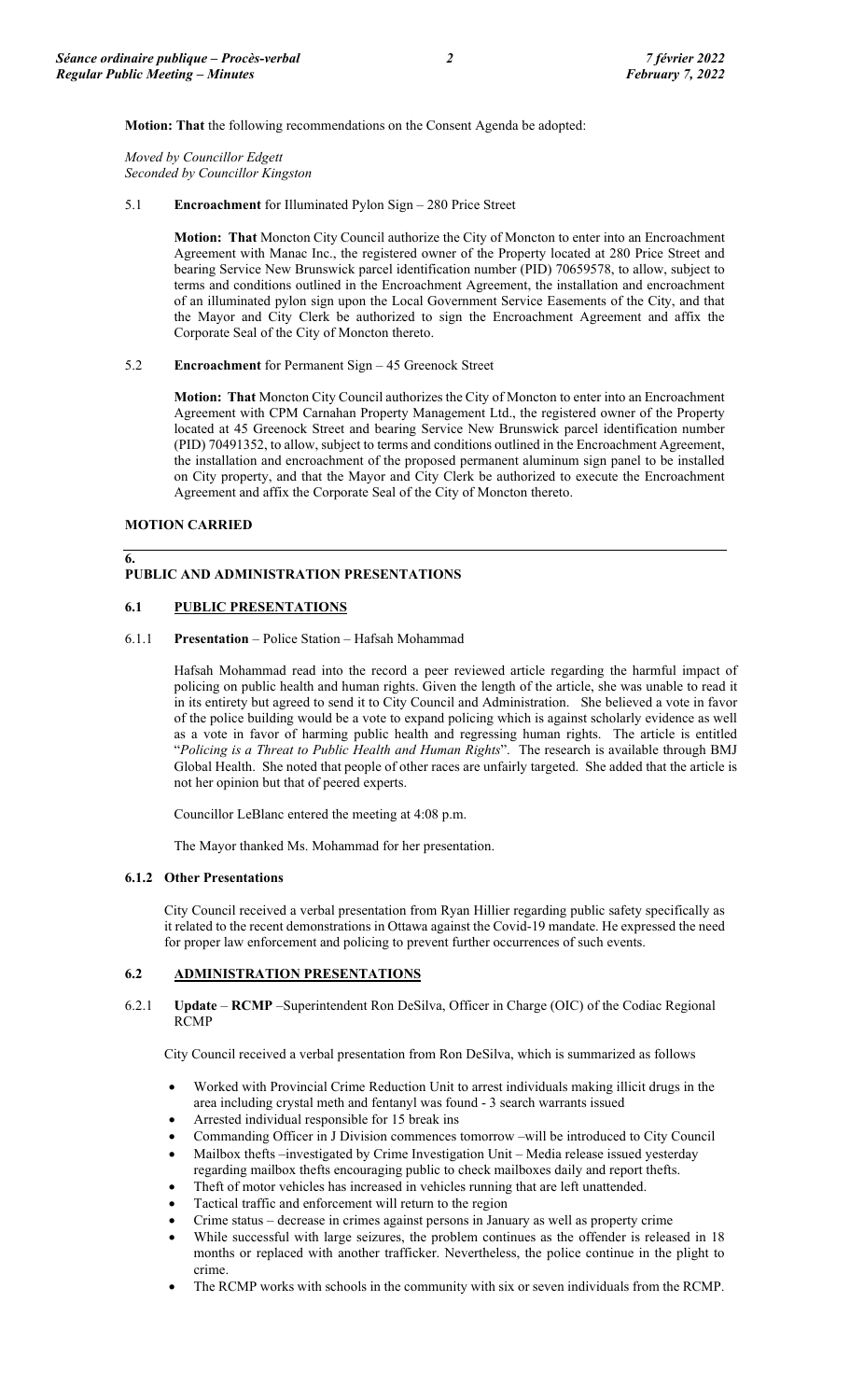• In reply to Councillor Bourgeois, Superintendent DeSilva agreed to provide a list of projects and presentations on which the Community Policing Unit has been involved. The unit has 6-7 employees and plans are underway to increase resources in that unit.

Councillor Butler commended the RCMP on the success in addressing the drug situation and suggested that they give a presentation on the Justice System.

Councillor Bourgeois suggested a presentation every three months with statistical data on the broader picture of prostitution, drug trafficking, criminality, etc. in terms of what types of crimes have decreased or increased.

Superintendent DeSilva noted that the Online Crime Reporting tool is a new tool which deals with smaller offences i.e. mischiefs, thefts to property under \$5,000. Entering data requires about 15 minutes. It is not meant to replace other types of crime reporting such as emergencies.

Discussions concluded on this issue.

## 6.2.2 **Presentation** – Snow Update – Alexandre Binette, General Manager Operations Services

*Alexandre Binette, Don Morehouse and Jeff Scott were in attendance.*

Following introductory remarks by the City Manager, City Council received a PowerPoint presentation from Alexandre Binette, Don Morehouse and Jeff Scott regarding the snow removal process during snowstorms. The Emergency Coordination Centre has been enacted to better manage information and provide updates to ensure citizens are better informed. Administration thanked residents for their patience as well as employees who have worked beyond regular hours to ensure the streets were cleaned.

Mr. Scott outlined the process and coordination of resources for addressing snowstorms, supported by graphs of the amount of snow received over the past five years. This year 150 cm of snow has been received and created challenges for snow hauling and the clearing of sidewalks.

Mr. Morehouse added that productivity has been significantly reduced. The use of contractors has been optimized. The main focus this week has been to ensure snow hauling operations continue and to return sidewalk clearing to an acceptable level, taking into consideration the health and safety of the employees.

The presentation outlined the next steps as follows:

- Once 2022 winter season concludes, a review and analysis of the operations will be undertaken.
- Report will be provided to Council in Q2/2022

A lengthy discussion ensued with several members of Council reported receiving calls and emails from parents regarding children walking in the street to attend school. The following points and suggestions from councillors were noted:

- The need for a plan and/or emergency plan, particularly in exceptional snow events to:
	- o Identify gaps and what improvements are required.
	- o Address snow height, uncleared sidewalks
	- o Prioritize school zones to allow children to use one side of the street.
	- o Secure additional equipment and resources if required
	-
	- o Clear bus routes, bus shelter and fire hydrants<br>
	o Ensure streets are clear from a public safety po Ensure streets are clear from a public safety perspective to ensure safe passage of emergency vehicles
	- Ensure sufficient number of private companies available to respond in emergencies
- Better manage public expectations with clearer communication to the public to convey what reasonably can be accomplished in large snowstorms
- Stressed the need to clear corners of streets and intersections
- Requested that staff return with suggestions for school zones, bus routes, widening main thoroughfares, snow hauling, etc.
- Re-coordinate employee hours to ensure better coverage. Administration is currently negotiating with the union to increase hours of operation
- Review Quebec City model, other municipalities, or aim for best system in the world
- Define new normal as 30 cm. instead of 20 cm.
- Increase snow reserves place savings from good winters in the reserve to build up to \$8 or \$9M – use to invest more in equipment, resources, etc.
- Consider re-instating Snow Committee
- Review City by-laws to determine how to prevent citizens from dumping snow on neighbors' properties, to address parking restrictions and allow safe passage for vehicles/emergency vehicles during winter months.
- Need to consider school and hospital zones and prevent children from walking on the street.
- It is incumbent upon to Council to decide whether it wishes a better snow removal process and to determine how much they are willing to pay for the snow service.
- Requested that administration provide information on the following:
	- number of pieces of equipment owned by the City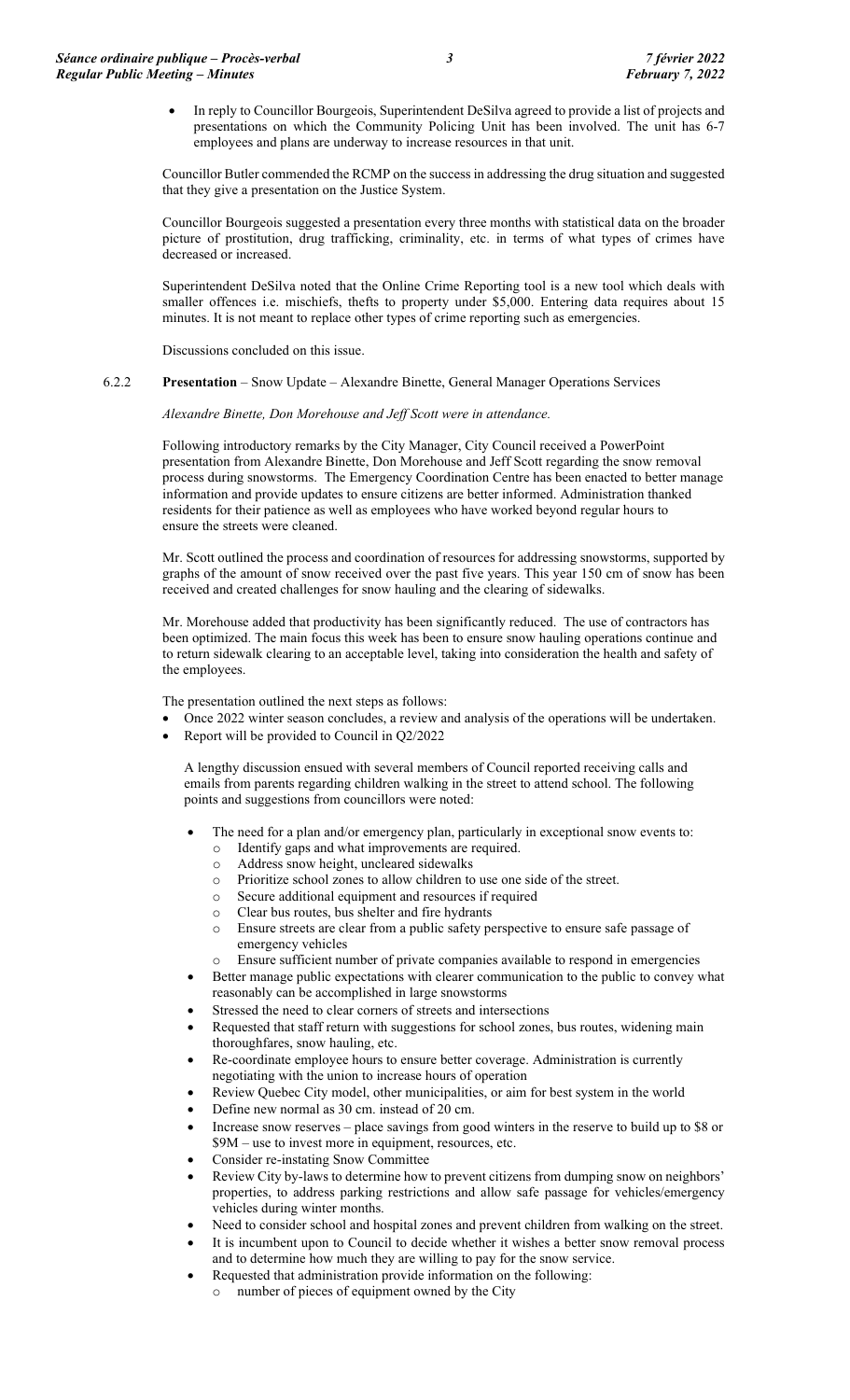o number of kilometres, trucks, qualified employees clearing the streets versus contractors. • Suggested midnight to 8 a.m. shift, noting a lot of apartments and condos need to have clear exits so as not to park on both sides of street and limit snow operations.

Administration commented that one of the key issues with major or exceptional storms greatly impact the ability to manage storage, a problem that occurred with the most recent storm. The snow must be hauled and stored to allow for sidewalks clearing. Administration is now working with three contractors to haul snow as well as inhouse staff. The current model is used across the Altantic provinces. The City is divided into two tiers of services, collectors and arterials (45%) administered by City staff and local minors and primaries are done by contractors (55%).

Alex Grncarovski expressed a willingness of Codiac Transpo to provide a list of volunteers who would be willing to train to use the trackless equipment during snowstorms. Agreement would be required between the two unions.

The City Manager noted efforts to mobilize all resources and contractors. Administration will be meeting tomorrow morning to determine what additional resources can be secured. Schools will be reviewed to address the issue of children walking on the street. Administration has committed in the second quarter to present a full report to City Council based on various factors, new realities, and whether to readjust levels of service, what further improvements can be made, etc. Elected officials will also receive an email on Administration's progress by day's end tomorrow.

The Mayor thanked Communications for updating citizens on the storms and also reiterated the points raised by Council on the need to manage exceptional storms. She concurred that a full analysis of the system was needed.

#### **7. PLANNING MATTERS**

## 7.1 **Public Hearing** – Zoning By-law Re-adoption and Housekeeping Amendment

The City Clerk noted that No objections were received.

Mr. Smith provided a PowerPoint Presentation overviewing the process to streamline the current Zoning By-Law for the City of Moncton. It was noted that no significant amendments have been made since 2016 leaving a backlog of changes. The following is a summary of the points made:

At its regular meeting on January 26, 2022, the Planning Advisory Committee unanimously passed a motion to provide its written views in support of the proposed by-law.

Where amending by-laws (rezoning files) to #Z-220 have been registered since the introduction of Council meeting, Administration has since updated 'Schedule A – Zoning Map' and 'Schedule G – Conditional Rezonings Carried Over.' Thus, minor administrative changes have been made to the proposed by-law since the introduction to Council meeting.

Where it is now 2022, the Legal Department's by-law naming convention requires that the title of this by-law be changed from "#Z-221" to "#Z-222". All references to the by-law going forward will be "#Z-222".

The Zoning By-law that was adopted as part of the Plan Moncton process (originally By-law #Z-213) has not been comprehensively updated and amended since 2016 (Amending By-law #Z-213.36). This amending by-law was enacted as a part of the Humphreys Brook Secondary Municipal Plan process. Planning has since brought forward a series of minor administrative amendments concerning fees and charges (part of the re-adoption as By-law #Z-220), front yard gardens (Amending By-law #Z-220.8), and microbreweries (Amending By-law #Z-220.17).

The proposed comprehensive housekeeping amendment, by way of re-adoption as new By-law #Z-222, includes a series of text changes to update and streamline the zoning regulations.

Appendix A outlines the proposed text changes between the current Zoning By-law #Z-220 and proposed By-law #Z-222. This document is set up as it were an amendment to illustrate the specific proposed changes.

Appendix B organizes the specific changes in Appendix A by "Issue" and "Proposed Fix". This is coordinated with the amendment reference of Appendix A.

Appendix C illustrates the proposed changes to the zone tables by way of tracked changes and sidebar comments.

The Mayor adjourned the public presentation.

**Motion: That** Moncton City Council re-adopt the Zoning By-law by repealing By-law #Z-220 and replacing with proposed By-law #Z-222, thereby giving 2nd and 3rd readings of By-law #Z-222.

*Moved by Councillor Léger*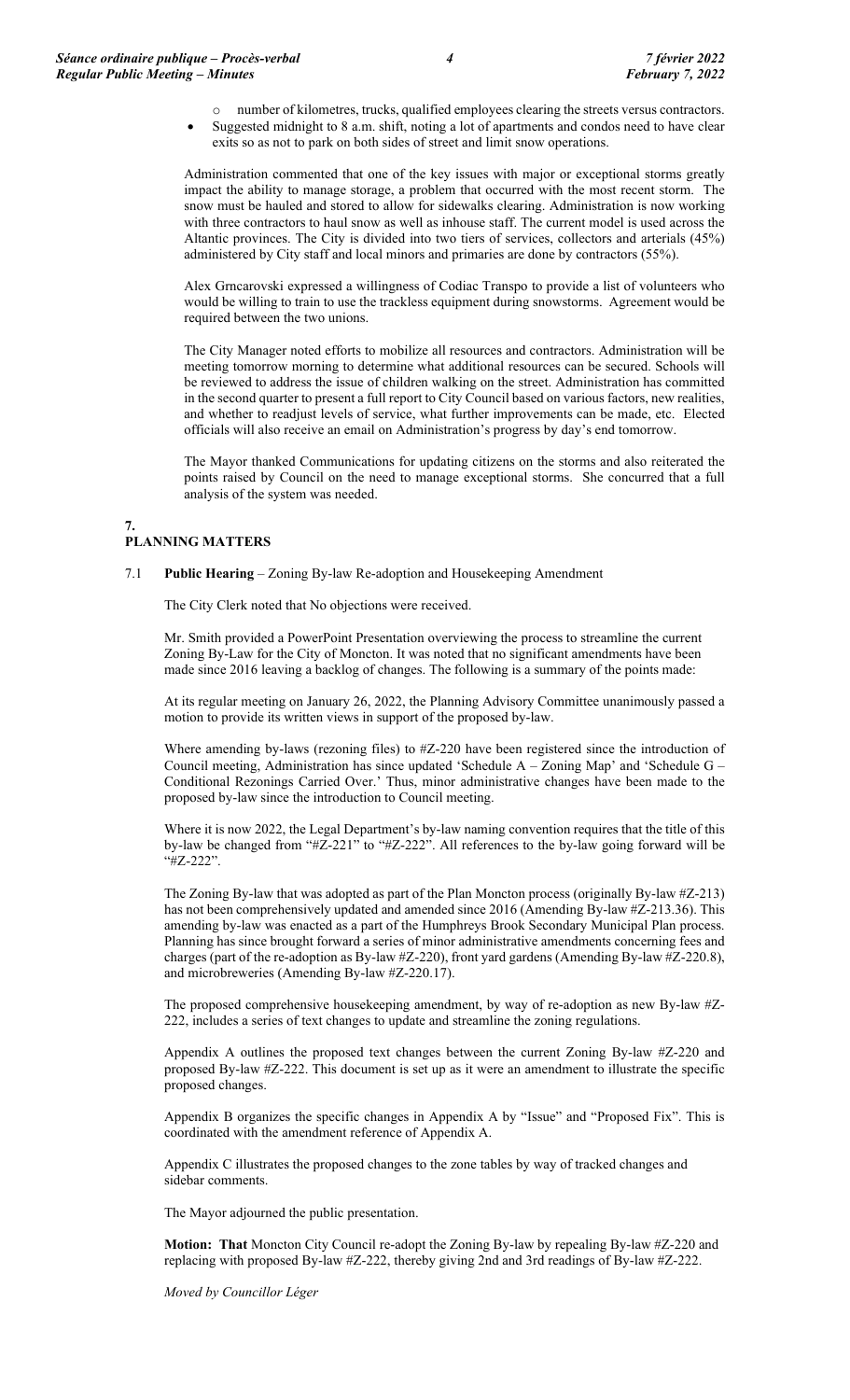*Seconded by Councillor Richard*

## **MOTION CARRIED**

# **9.**

**8.** 

# **STATEMENTS BY MEMBERS OF COUNCIL**

### **REPORTS AND RECOMMENDATIONS FROM COMMITTEES AND PRIVATE MEETINGS**

#### 9.1 **Recommendation(s)** – Private Session – January 17, 2022

**Motion: That** Moncton City Council authorize the City of Moncton to enter into an Agreement of Purchase and Sale with the Estate of Avryl Lois Robertson to purchase the PIDs 679506 and 679514, located on Stafford Street in the City of Moncton and Province of New Brunswick, and that the Mayor and City Clerk be authorized to execute all documents necessary to complete the purchase transactions and to affix the Corporate Seal of the City of Moncton thereto.

*Moved by Councillor Crossman Seconded by Councillor LeBlanc*

## **MOTION CARRIED**

**Motion: That** Moncton City Council authorize the City of Moncton to enter into an Agreement of Purchase and Sale with Frances Thora MacAleese to purchase the PID 00882076, located near MacAleese Lane in the City of Moncton and Province of New Brunswick, and that the Mayor and City Clerk be authorized to execute all documents necessary to complete the purchase transactions and to affix the Corporate Seal of the City of Moncton thereto.

*Moved by Councillor Thériault Seconded by Councillor Crossman*

## **MOTION CARRIED**

**Motion: That** Moncton City Council authorize the City of Moncton to enter into a contract with the Province of New Brunswick to provide a Hazmat Team to cover Southeast New Brunswick and back up to the other teams in the province, and that the Mayor and City Clerk be authorized to execute all necessary documents and to affix the corporate seal thereto.

*Moved by Councillor Léger Seconded by Councillor Butler*

#### **MOTION CARRIED**

#### **10. REPORTS FROM ADMINISTRATION**

**11.** 

# **READING OF BY-LAWS**

11.1 **A By-Law** in Amendment of a Bylaw Respecting the Proceedings of Moncton City Council and Committee Meetings, being By-Law A-418.3 – *First Reading*

**Motion: That** the City Clerk give first reading to By-Law A-418.3

*Moved by Councillor LeBlanc Seconded by Councillor Léger*

**MOTION CARRIED –** *Councillor Bourgeois registered a nay vote.*

*The City Clerk gave first reading to By-Law A-418.3*

11.2 City of Moncton Zoning By-Law, being By-Law Z-222 – *Second and Third Readings*

**Motion: That** the Clerk give second reading to By-Law Z-222.

*Moved by Councillor Edgett Seconded by Councillor Léger*

## **MOTION CARRIED**

*The Clerk gave second reading to By-Law Z-222*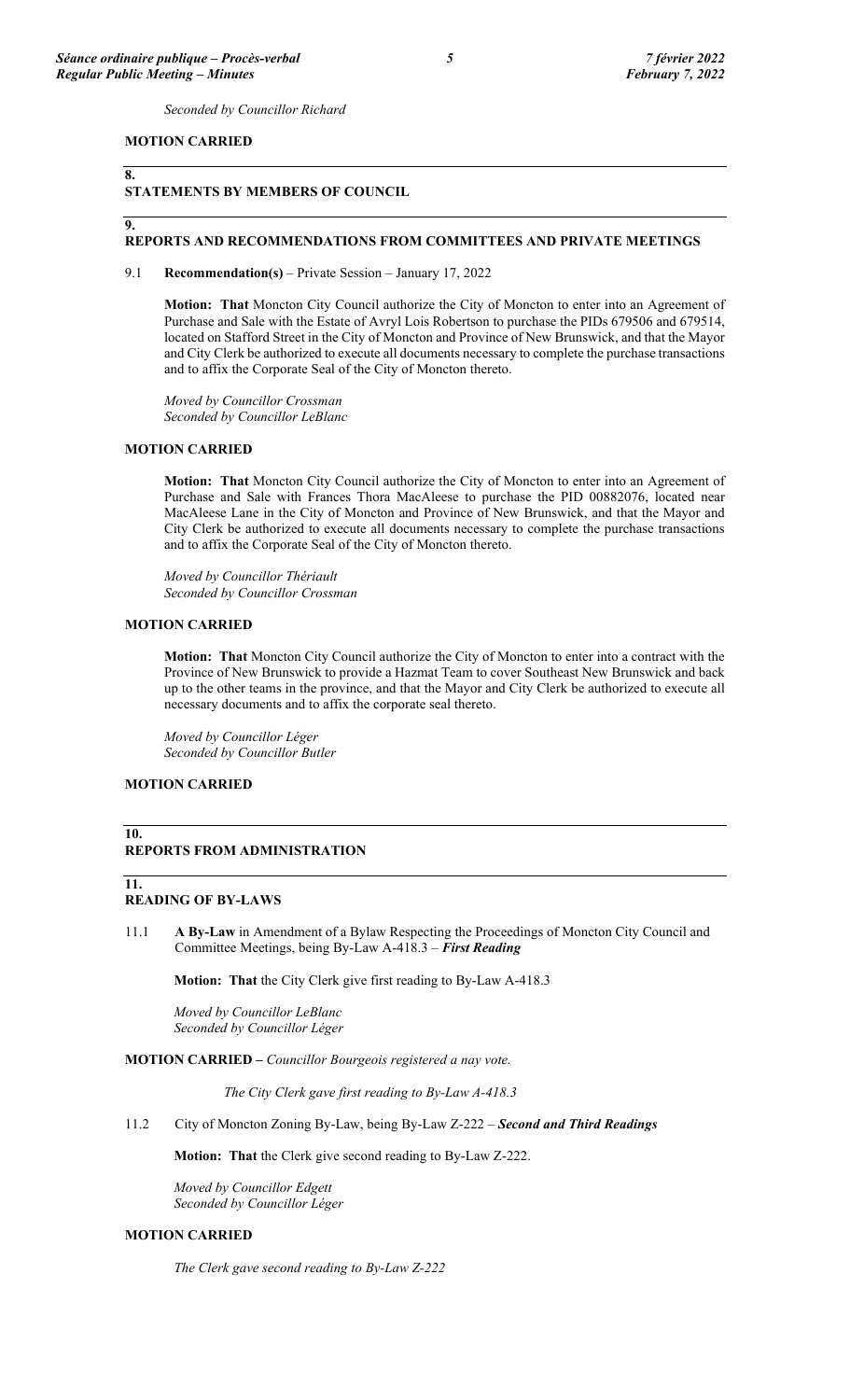**Motion: That** a **By-Law** Relating to the City of Moncton's Zoning By-Law, being Z-222, be given third reading and that it be ordained and passed and that the Mayor and City Clerk be authorized to sign same and affix the Corporate Seal of the City of Moncton thereto.

*Moved by Councillor Kingston Seconded by Councillor Léger*

## **MOTION CARRIED**

**12.** 

*The Clerk gave third reading to by-law Z-222 relating the Amendment of the City of Moncton Zoning By-law.*

# **NOTICES MOTIONS AND RESOLUTIONS**

- 12.1 **Resolution** By-law enforcement officers Codiac Transpo Emilia Noel, Terry Louie, Gary Huntington, Abdou Oumarou and Laurie Ann Horsman
	- **WHEREAS** by virtue of the *Local Governance Act*, S.N.B. 2017, c. 18, and all applicable regulations adopted under it, and the *Police Act*, S.N.B., 1977, c. P-9.2, Council may appoint by-law enforcement officers for the local government, and a by-law enforcement officer has the powers and immunities of a police officer for the purposes of enforcing the by-laws of the municipality for which he or she is appointed as are stipulated in the appointment, but has in no other regard the powers or immunities of a police officer;

## **PROCEEDINGS, APPLICATIONS, ORDERS AND NOTICES**

- **AND WHEREAS** by virtue of Subsection 150(1) of the *Local Governance Act*, Council may designate any person in whose name proceedings for an offence under a bylaw, including but not limited to Informations, may be laid or commenced;
- **AND WHEREAS** by virtue of the *Local Governance Act* and any other Act or a by-law of Council, a by-law enforcement officer may be authorized by Council to issue Notices, Orders and Demands and any other similar documents, as prescribed by and provided for in the *Local Governance Act* and any other Act or a by-law of Council;

**NOW THEREFORE BE IT RESOLVED THAT Emilia Noel, Terry Louie, Gary Huntington, Abdou Oumarou** and **Laurie Ann Horsman** be appointed By-Law Enforcement Officers for the City of Moncton, and that they be authorized to enforce the *Traffic By-Law* or any applicable Act and regulation, and any amendments thereto, specifically to enforce provisions respecting restrictions relating to the stopping, standing and parking of motor vehicles within a Highway or a Portion of a Highway where Parking Control Devices are placed and erected prohibiting the stopping, standing and parking of motor vehicles, save and except Codiac Transpo buses;

**BE IT FURTHER RESOLVED THAT Emilia Noel, Terry Louie, Gary Huntington, Abdou Oumarou** and **Laurie Ann Horsman** be authorized to take any such action, exercise such power and perform such duty as they may deem necessary, and as may be set out in the *Traffic By-Law* or any applicable Act and regulation, and any amendments thereto, specifically to enforce provisions respecting restrictions relating to the stopping, standing and parking of motor vehicles within a Highway or a Portion of a Highway where Parking Control Devices are placed and erected prohibiting the stopping, standing and parking of motor vehicles, save and except Codiac Transpo buses; and,

**BE IT FURTHER RESOLVED THAT Emilia Noel, Terry Louie, Gary Huntington, Abdou Oumarou** and **Laurie Ann Horsman** be authorized to act for and on Council's behalf, and are hereby designated and authorized as persons in whose name Informations, and any other proceedings, may be laid or commenced for an offence under the *Traffic By-Law*, or any applicable Act and regulation pursuant to the sections noted in the Acts referenced above; and designated and authorized to and designated and authorised to issue Notices, Orders and Demands and any other similar documents, as prescribed by and provided for in the *Local Governance Act* and any other Act or a by-law of Council.

*Moved by Councillor Butler Seconded by Councillor Léger*

## **MOTION CARRIED**

# **13.**

# **APPOINTMENTS TO COMMITTEES**

**Motion: That** the following appointment be approved: